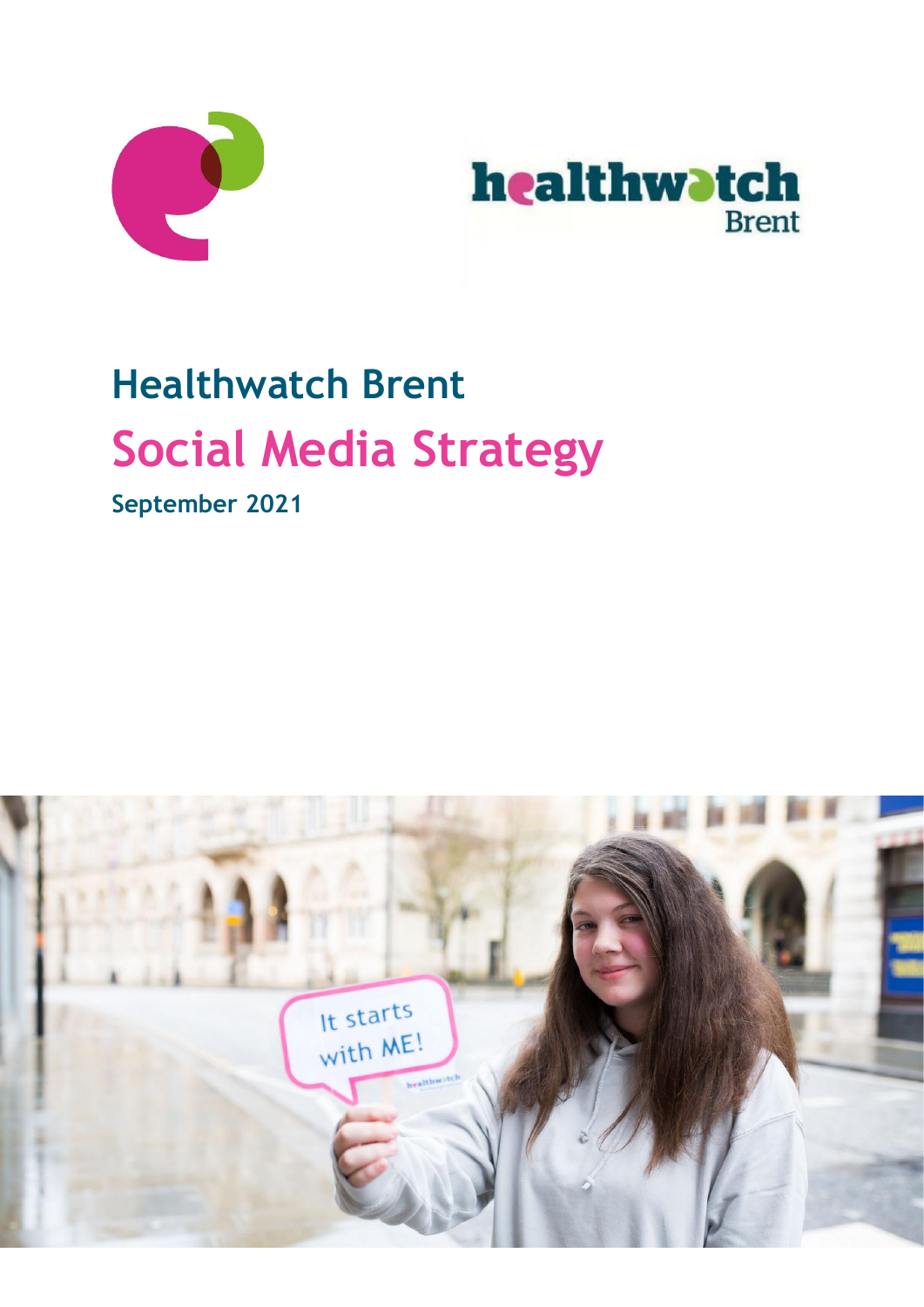## Document control

| <b>Version</b>        | 1.0                                 |
|-----------------------|-------------------------------------|
| Author                | Cleo Chalk                          |
| Approved by           | Judith Davey, Healthwatch Brent CEO |
| Date approved         | 16 November 2021                    |
| <b>Effective date</b> | 16 November 2021                    |
| <b>Review date</b>    | 16 November 2022                    |

# 1 Introduction

Social media gives us a platform to raise awareness of who Healthwatch Brent are and what we do, and to share key messages and campaigns. Using our social channels effectively means that we can connect with our existing supporters and partners while also reaching out to a wider audience of local residents and interested members of the community.

We see the primary benefits of social media as:

- The ability to grow our network by engaging with people outside our usual sphere of influence
- The ability to engage directly with our supporters and with key local communities and organisations, both through our owned channels and through groups/pages
- The opportunity to promote core Healthwatch Brent activities and campaigns such as surveys and focus groups to a wider audience

Growing follower numbers across all of our channels is important, but we also need to ensure that these followers come from a diverse group, reflecting the diversity of the audience that Healthwatch Brent serves. In addition to growing the audience, we need to invest time into improving our engagement – ensuring that the content we post has a real impact.

We will adopt some core principles to allow us to maximise the impact of our social media presence:

- Regular, consistent posting across all platforms
- Clear, simple and engaging messages
- Real, human stories that reflect the experiences of our audiences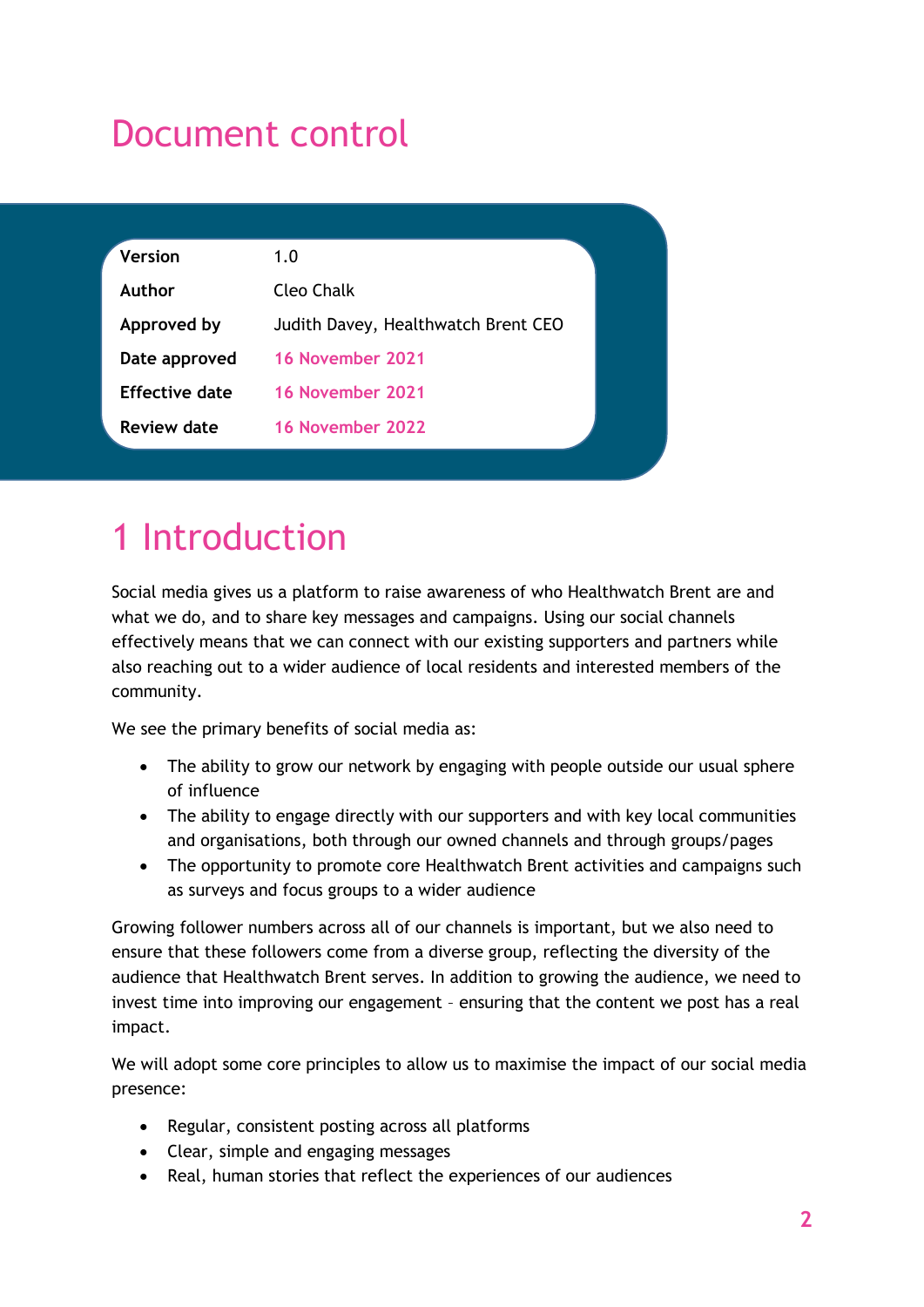- Bright, eye-catching visuals
- Content that is tailored to each individual platform

Our existing network also offers an opportunity to grow our audience and increase engagement. By encouraging our partners to interact with our content – both by tagging them in posts and by making an explicit ask for people to share posts with their communities – we can greatly improve the reach of our content and build awareness of what Healthwatch Brent offers to local people.

# 2 Our channels

### **Developing our existing channels**

### **Facebook**

Facebook is still the most active social media platform in the UK and is a great place to engage the general public and supporters with information about our activity, the impact of our work and upcoming events. It is also a good channel for sharing individual stories and more emotional content.

Organic reach can be limited, which means it's important to be creative about the content we post and the way that we share it. More interactive formats such as videos and polls tend to out-perform simple text/image posts. We can also reach larger audiences by sharing directly to relevant community interest groups and forums.

We can test different types of posts, including different kinds of images, messages and call to action to determine what performs best with our audiences.

Next steps:

- Begin posting 3-5 times a week to build a strong bank of content with an aim of increasing to 1-2 daily posts
- Create a list of relevant community groups to share to
- Run tests to determine what type of content delivers the highest engagement
- Begin to share more interactive content, including videos (this could include simple animations of key stats) and polls

### **Twitter**

Twitter is a highly conversational platform, where people will often share posts from others in their network. This means that it gives us an opportunity to start building brand awareness by tagging key members of the local community who are likely to share our messages. It is best for interacting directly with partners and stakeholders.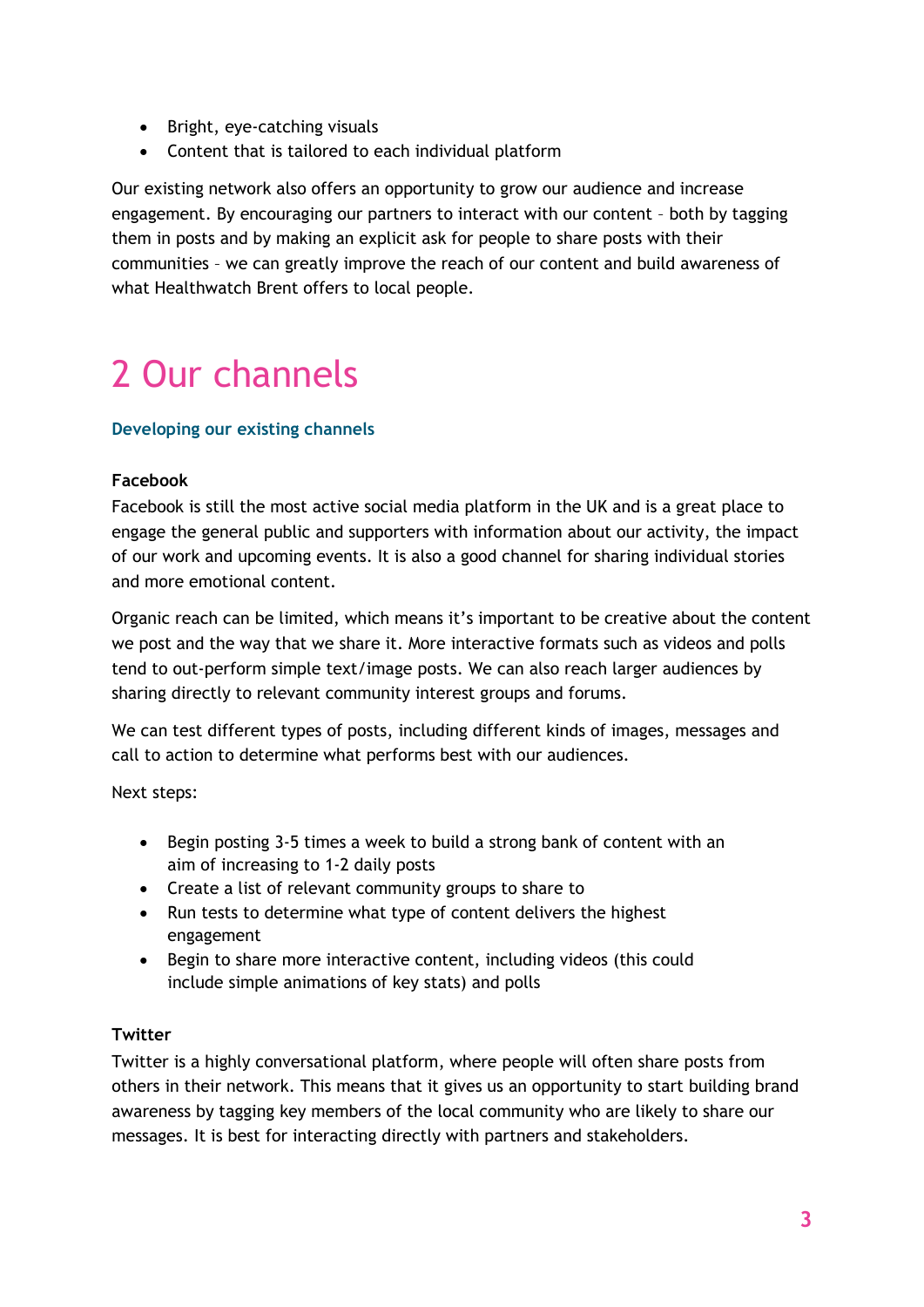Due to the strict character limit, content on Twitter performs best when it is short and direct, with a clear message or call to action. We should focus on sharing punchy messages that link out to longer pieces of content, alongside bright, eye-catching visuals.

We can also use Twitter to strengthen our connection with local partners by sharing their content and engaging with their posts.

Next steps

- Begin posting 5+ times a week to build a strong bank of content. Twitter posts have a short lifespan, so it is fine to post multiple times a day when required
- Utilise tags and hashtags in every post to encourage sharing from partners, supporters and members of the public
- Refresh banner and profile image to make it as engaging as possible
- Test different types of image and posting times to optimise content

### **Building new channels**

### **Nextdoor**

Nextdoor is a unique social media platform which offers people the opportunity to connect with people from their local neighbourhood. With a business account, we can share highly targeted posts advertising events and surveys to people from specific neighbourhoods within Brent.

Other local Healthwatch groups report having had a lot of success in running surveys and polls on Nextdoor. Engagement on Nextdoor is typically good, as it allows you to interact with an audience that is specifically interested in local/community events and topics. Unlike other networking sites, you don't need to build up a follower base – content is automatically shared to those in relevant neighbourhoods. This makes it possible for us to get up and running with Nextdoor quicker than with other new platforms.

### Next steps

- Set up our Nextdoor account and join relevant neighbourhood groups
- Share surveys and events to relevant neighbourhoods
- Test posting times and different types of content to optimise for engagement

### **Instagram**

Instagram gives us an opportunity to connect with younger audiences. In order to use the platform effectively, we need to share eye-catching visuals and emotive stories. Photographic images tend to perform best, although infographic content with a strong message and striking visual style can also work well.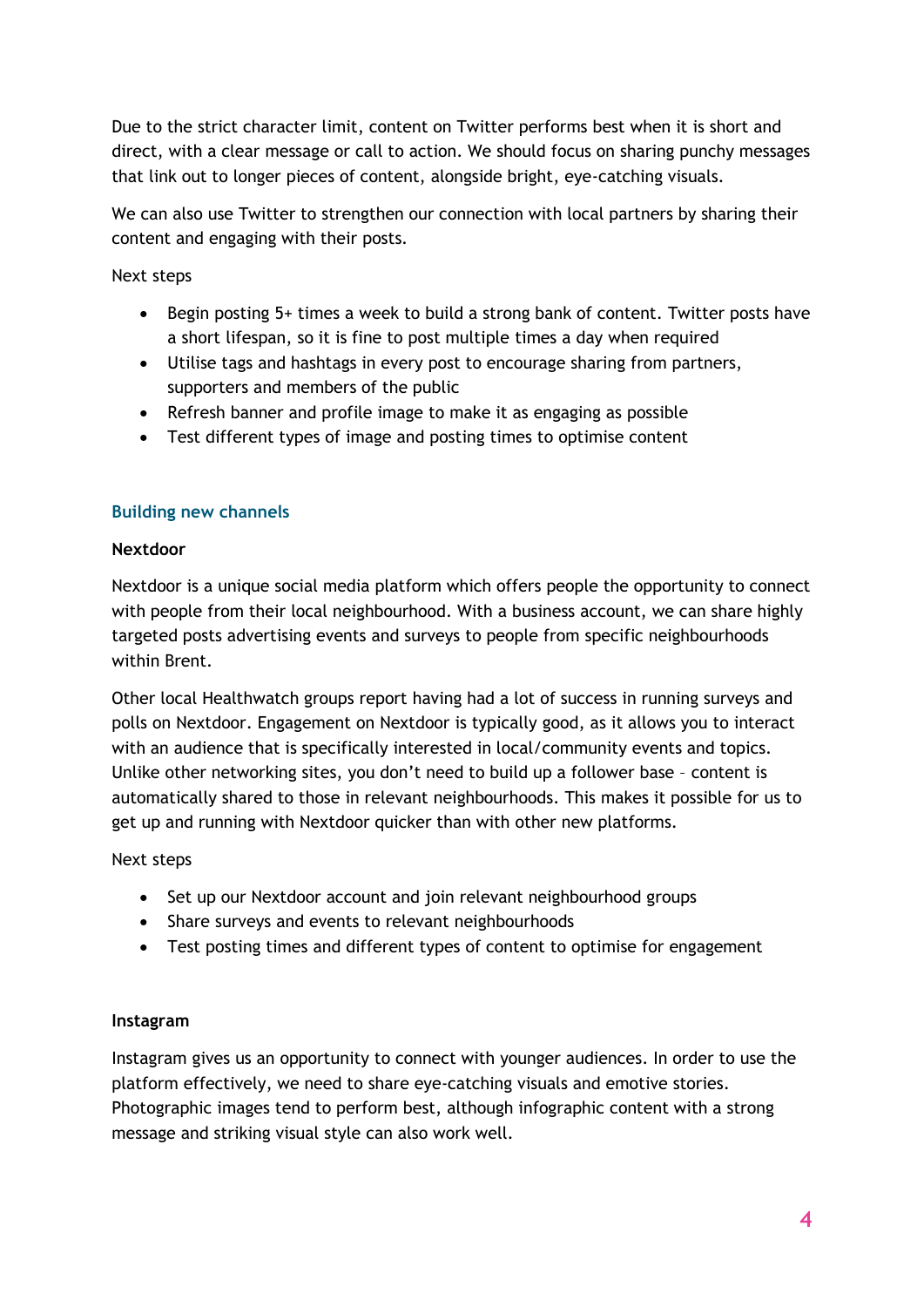Instagram limits the ability to share links, which means it is less useful for promoting surveys/events from our website. However, it offers a strong platform for growing our brand and awareness. We can also use Instagram stories to run in-platform polls and Q&As, offering a new format for our surveys. Instagram users are willing to engage with longform content, which means case studies and news stories can be shared without needing to link out to the website.

### Next steps

- Set up our Instagram account
- Build up a base of initial posts so that the page has content when we begin to build followers
- Promote the page across our existing channels
- Begin posting 2-3 times per week
- Build a bank of useful hashtags/ accounts to tag to help us build our page. Healthwatch has its own hashtags, and there are many others we can tap into
- Develop our Instagram stories content to make our page more interactive

### **WhatsApp**

WhatsApp offers a unique opportunity to communicate instantly with the most engaged members of our audience. Setting up dedicated WhatsApp groups to share key messages with networks such as our volunteers or Grassroots Community Voices.

We do need to be conscious of not overwhelming people with messages that are too frequent. For some groups, it may make sense use admin-only post settings, while for others we will benefit from the two-way nature of conversation.

Next steps

- Agree which groups/networks need a dedicated WhatsApp channel
- Collect consent from those who are interested in joining the relevant groups

### **LinkedIn**

LinkedIn is lower priority for Healthwatch Brent, but once we have built up our other channels, adding LinkedIn into the mix will let us build our connection with stakeholders. Having a presence on LinkedIn could help us demonstrate the impact of our work to our partners and other relevant services. It is also a useful channel for encouraging partners to share our key messages.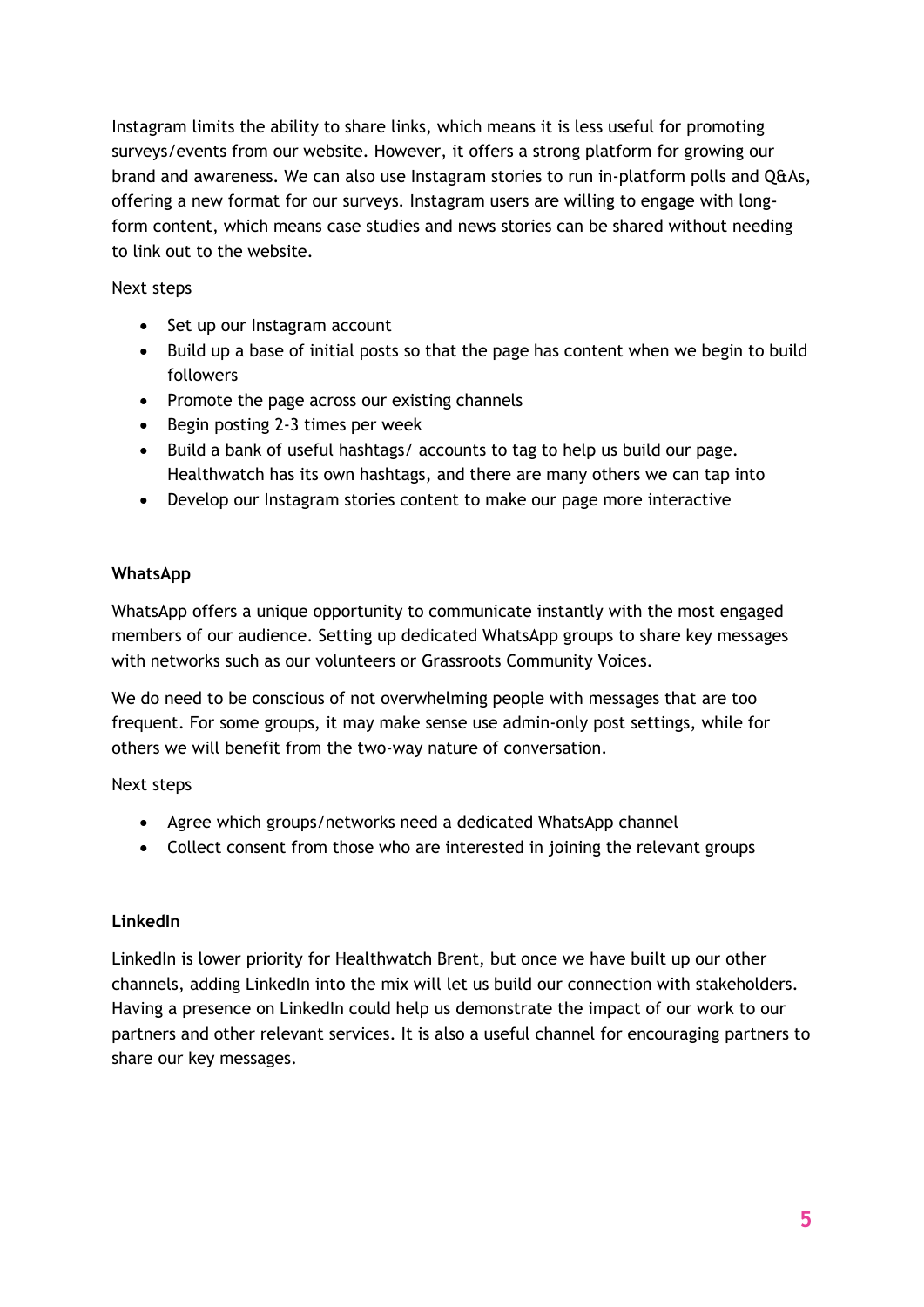# 3 Content themes

There are three key threads that should run through our social media content. These different themes are relevant to all channels – while the format of the posts may change to appeal to different audiences, the overarching topics will be similar.

When developing our monthly content plans, we will create posting schedules which contain a good mix of all three types of content. This will allow us to keep our content varied and interesting, and ensure that we are developing our brand, sharing the impact of our work and signposting users to important advice and information.

### What Healthwatch Brent can offer

- Sharing our goals and purpose
- Introducing our teams and volunteers
- Promoting surveys and focus groups
- Outlining our projects and priorities

### Your health matters

- Making people aware of important local health initiatives
- Sharing the details of other local services
- Signposting people to places where they can get more information
- Sharing relevant news stories related to health and social care in Brent

### Our stories

- Demonstrating the impact of our work, both through reports/infographics and through individual stories
- Highlighting the stories/profiles of key members of our community, including volunteers and supporters
- Highlighting partners/community groups that we work with

# 4 Campaigns

Social media campaigns are an important way for us to raise awareness of key projects among our supporters. Tying closely to the three themes listed above, our campaigns will bring together clear and straightforward messages or calls to action with strong graphics. Each campaign should have a distinct style, as well as dedicated hashtags. When sharing our campaign content, we'll link in with other relevant organisations by tagging them and sharing their content.

Our campaigns will be developed alongside our projects. In the short term, we will focus on three initial campaigns: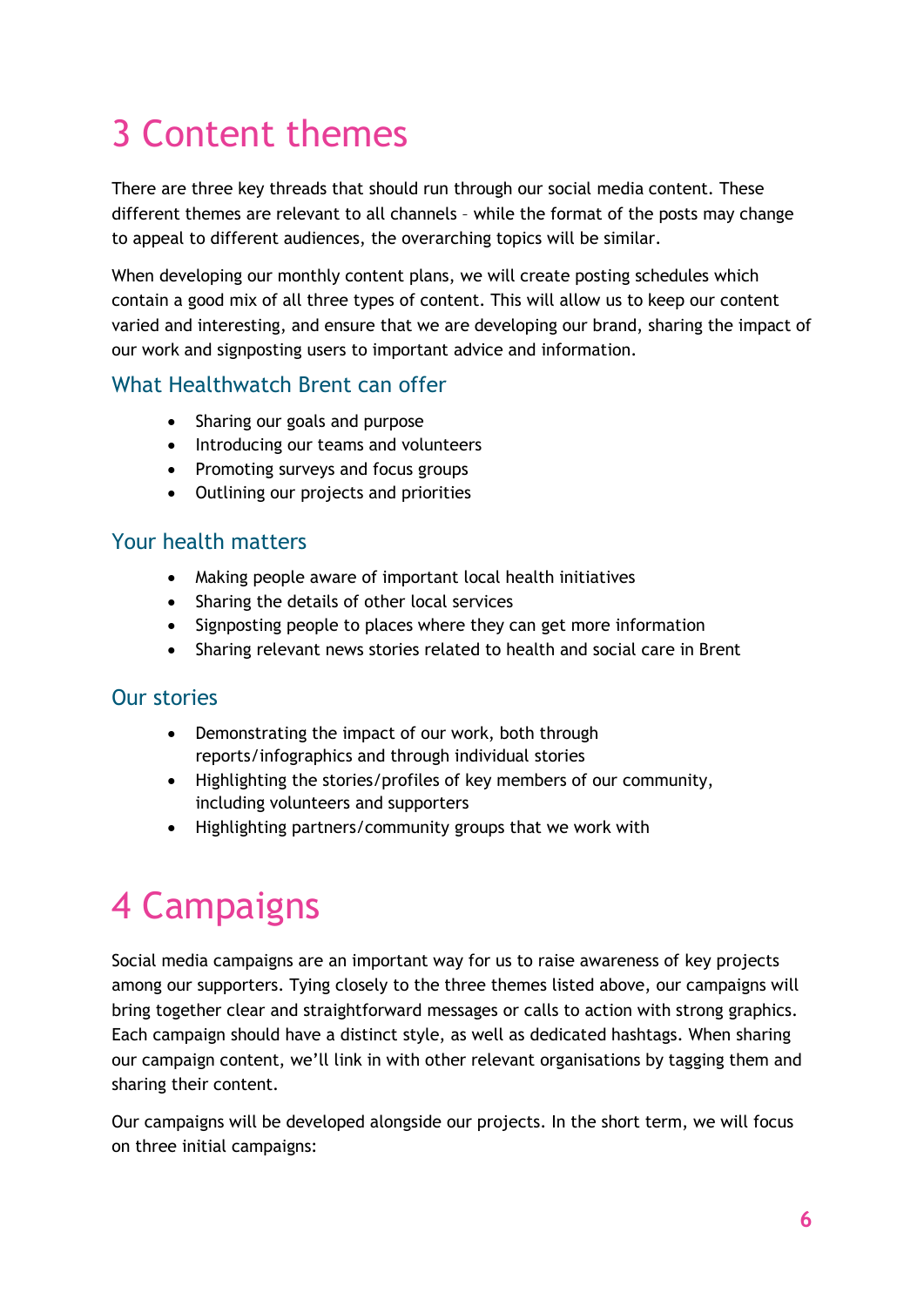### **Speak up (tell us your views)**

### **What do you think about health and social care in Brent? It's time to #SpeakUp**

This campaign is an opportunity for us to share our survey, as well as other ways people can share their views such as the drop-in-sessions and focus groups.

It consists of simple, clear calls to action, asking people to speak up and giving them a clear and easy route to do so.

Where possible, it should also include strong quotes from members of our network explaining what happens when you decide to speak out for your community. This would help us to demonstrate the impact of sharing information even if we don't currently have stats.

Imagery for this campaign consists of simple, eye-catching graphics with a strong call to action.

### **Become a local health champion**

### **Could you help us build a healthier Brent? Support Healthwatch Brent and become one of our #BrentHealthHeroes**

By encouraging people to become local health champions, we are building the idea of Healthwatch as something that the whole community can be a part of. We need to start telling people about the different ways to support Healthwatch Brent – not only by sharing your views, but also by signing up to the newsletter and encouraging others to speak out against health injustices. Local community organisations can also join our Grassroots network.

We'll explain that supporting Healthwatch Brent gives people a chance to make sure their concerns get noticed. We can help people become a part of the conversation about improving health and social care in Brent. All we ask is that they help to spread the word and encourage people from their networks to speak out.

As part of this campaign, we will put the spotlight on our Brent health heroes. These will be case studies/profiles of people or community groups that are doing their bit to make a difference in the area. It could include partner organisations as well as individuals such as volunteers. It will provide us with an ongoing stream of content, with a new hero story posted each month.

#### **GP access**

### **Can you get a doctor's appointment? We want to know more about #GPAcess in Brent – tell us about your local doctor's surgery**

GP access is an important upcoming priority for Healthwatch Brent. Our campaign will make bold, proactive statements about the importance of GP access for residents across Brent, and our intention to help ensure that people are getting the service entitled to. If